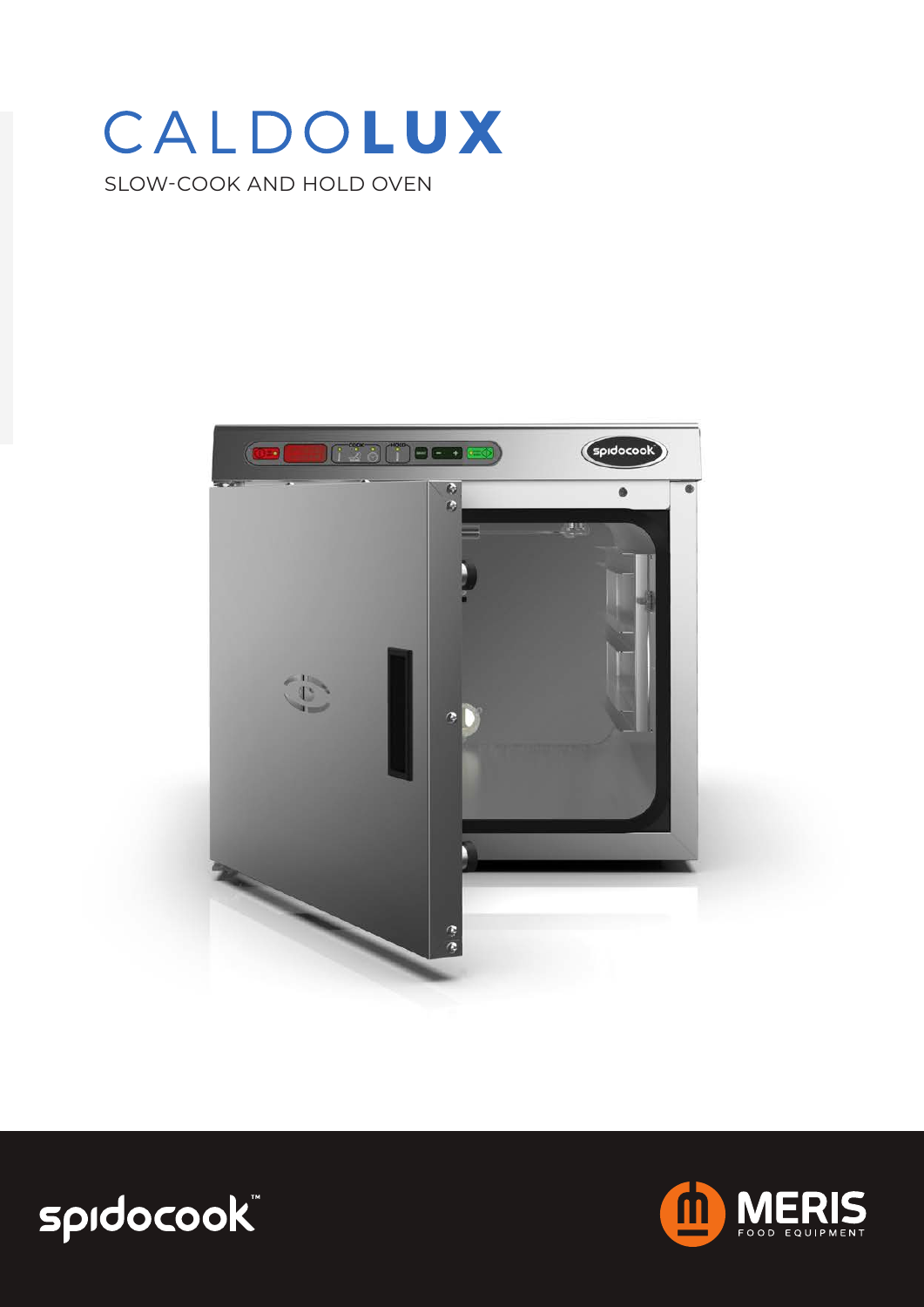## THE BENEFITS OF SLOW-COOKING OVENS



#### **COOKING QUALITY Slow and low-temperature cooking**

The COOK function (max 120°C) allows you to cook slowly, gradually enhancing the softness of the meat and reducing weight loss. Thanks to the core probe you can always obtain juicy, evenly cooked food.



#### **FAST SERVICE Dishes always ready to eat**

The holding function (HOLD) keeps the food inside the cooking chamber at the ideal temperature for its consumption. Dishes are always ready for a fast service, even at peak hours.





### **HIGH PERFORMANCE AND COMPACT DIMENSIONS**

#### **Versatile and modular**

With CALDOLUX you can build real cooking and holding stations stacking one or more slow-cooking ovens. This solution allows you to cook at the same time foods that require different cooking times and temperatures.

You will also be able to better manage the workload using one or both ovens.

The door opening direction can be easily changed at any time.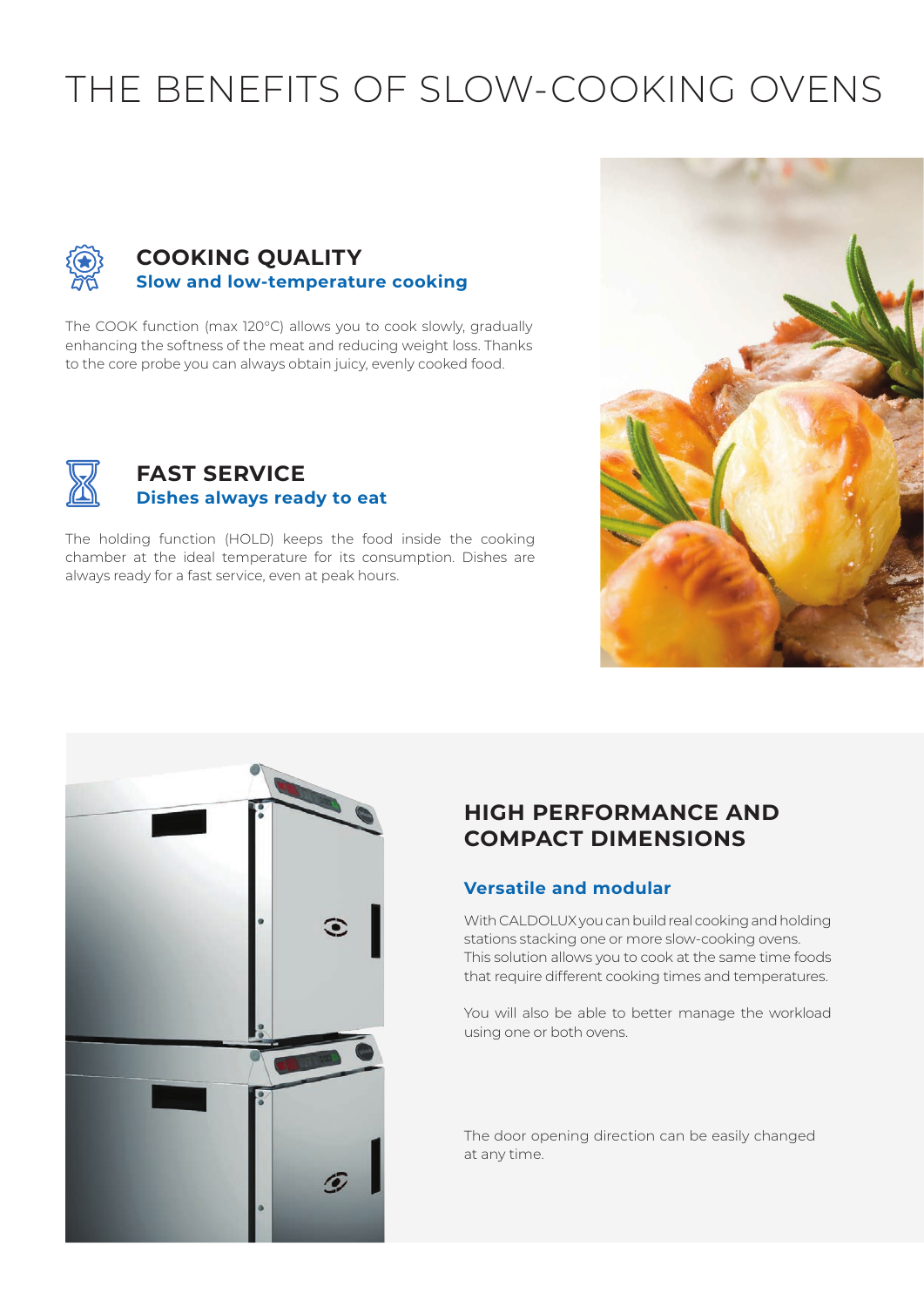## CALDOLUX



#### **DETAILS MAKE THE DIFFERENCE**

#### **Move and connect it everywhere**

Four handles make it very easy to move; in this way you can cook or hold food at the ideal consumption temperature everywhere, also thanks to the included 230V socket.

#### **Easy and always ready to use**

The digital panel is designed to handle one complete cooking cycle using all necessary parameters in order to obtain an excellent result.



The core probe recognizes when the cooking ends and lets the oven automatically switch to the holding phase with the previously set temperature.



The exhaust slots, both at the front (adjustable) and at the bottom of the chamber (always open), allow to excess humidity to be expelled.